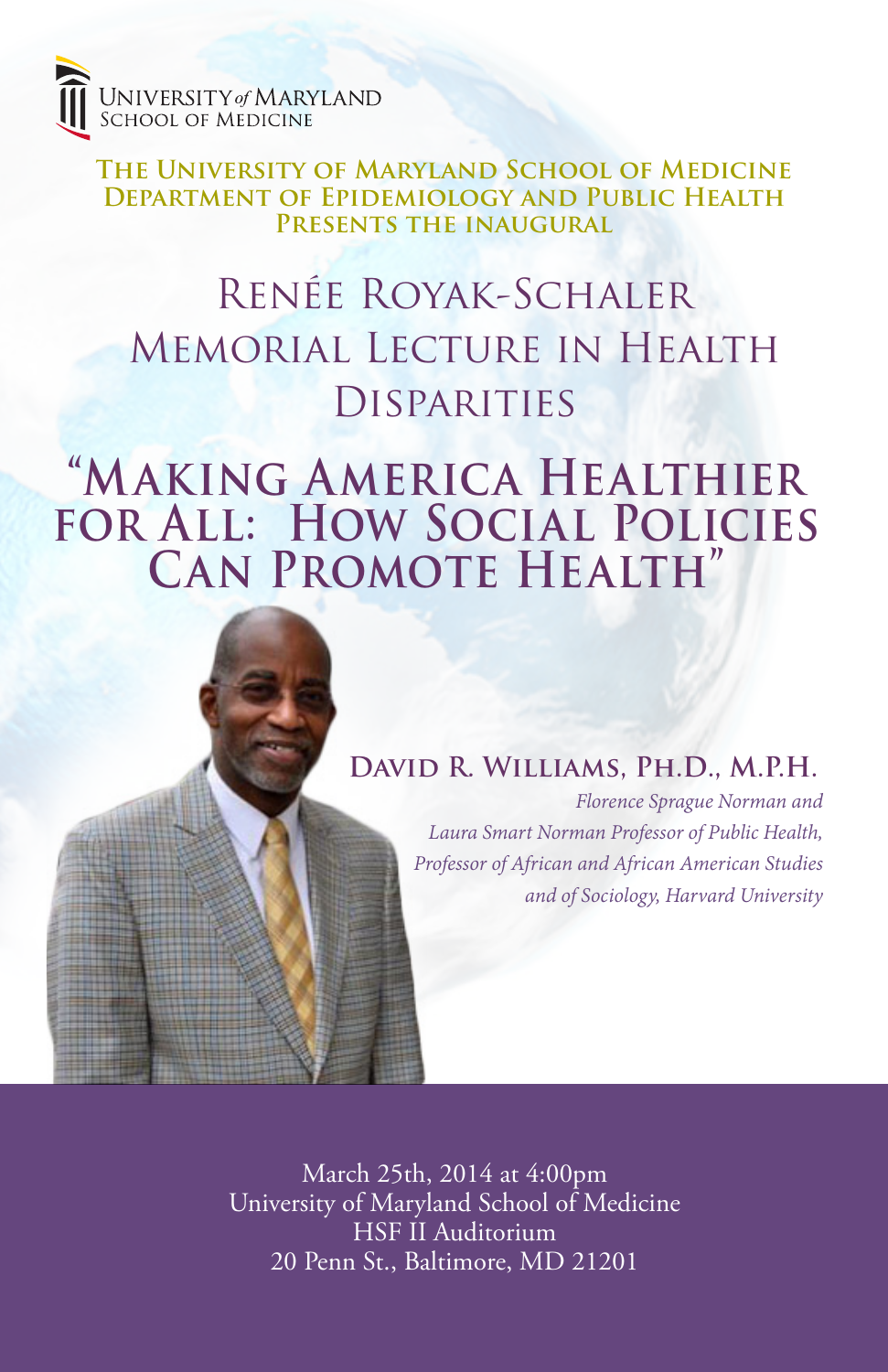### Featured Speaker David R. Williams Ph.D., M.P.H.



David R. Williams is the Florence Sprague Norman and Laura Smart Norman Professor of Public Health at the Harvard School of Public Health and Professor of African and African American Studies and of Sociology at Harvard University.

Dr. Williams is an internationally renowned social scientist focused on social influences on health. His research has enhanced our understanding of the complex ways in which race, racial discrimination, socioeconomic status and religious involvement can affect physical and mental health. He developed the Everyday Discrimination Scale--currently one of the most widely used measures to assess perceived discrimination in health studies. He has authored more than 250 scholarly papers, much of which is highly cited, in leading scientific journals of sociology, psychology, medicine, public health and epidemiology.

Dr. Williams has been involved in the development of health policy at the national level in the U.S. He has served on the Department of Health and Human Services' National Committee on Vital and Health Statistics and on seven committees for the Institute of Medicine including the Committee that prepared the Unequal Treatment report. He directed the South African Stress and Health Study, the first nationally representative study of the prevalence and correlates of psychiatric disorders in sub-Sahara Africa. Currently, he directs the Lung Cancer Disparities Center at HSPH, one of 10 Centers for Population Health and Health Disparities funded by the National Institutes of Health.

Dr. Williams has appeared on national television, including ABC's Evening News, CNN, PBS, C-SPAN and the Discovery Channel. His research has been featured or he has been quoted in the national print media including the New York Times, Time, Newsweek, the Wall Street Journal, the Washington Post, Jet and USA Today. He was also a key scientific advisor to the award-winning PBS film series, *Unnatural Causes: Is Inequality Making Us Sick?*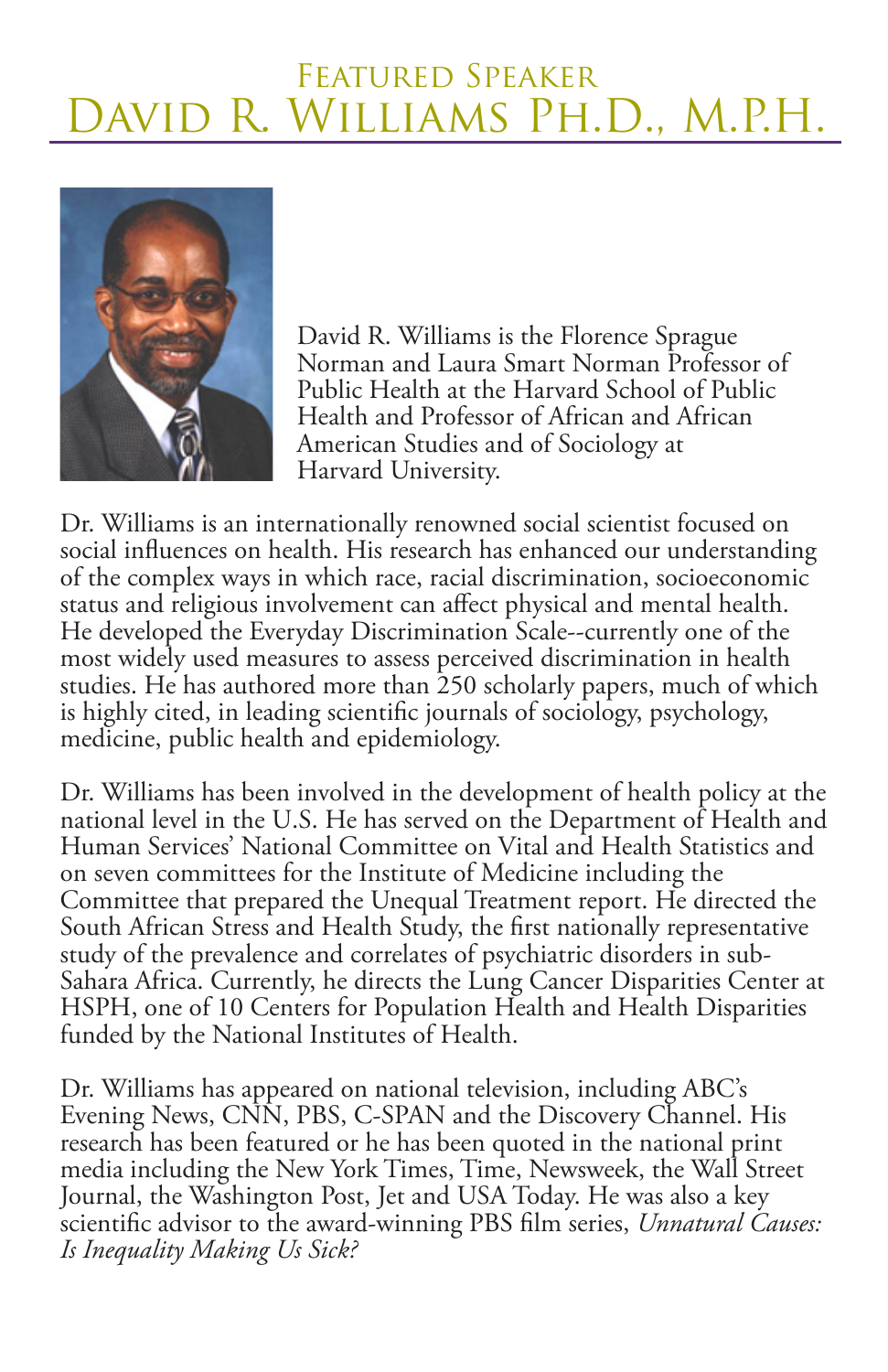Program

#### **Welcoming Remarks**

**Jay S. Magaziner, Ph.D., M.S.Hyg.**  *Professor and Chair, Department of Epidemiology and Public Health*

#### **Introduction of Speaker**

**E. Albert Reece, M.D., Ph.D., M.B.A.** 

*John Z. and Akiko K. Bowers Distinguished Professor and Dean and Vice President of Medical Affairs*

### **Renée Royak-Schaler Memorial Lecture**

 "Making America Healthier for All: How Social Policies Can Promote Health"

#### **David R. Williams, Ph.D., M.P.H.**

*Florence Sprague Norman and Laura Smart Norman Professor of Public Health, Professor of African and African American Studies and of Sociology, Harvard University*

#### **RECEPTION**

**Please join us for a special reception in the HSF II Lobby following the lecture event.**